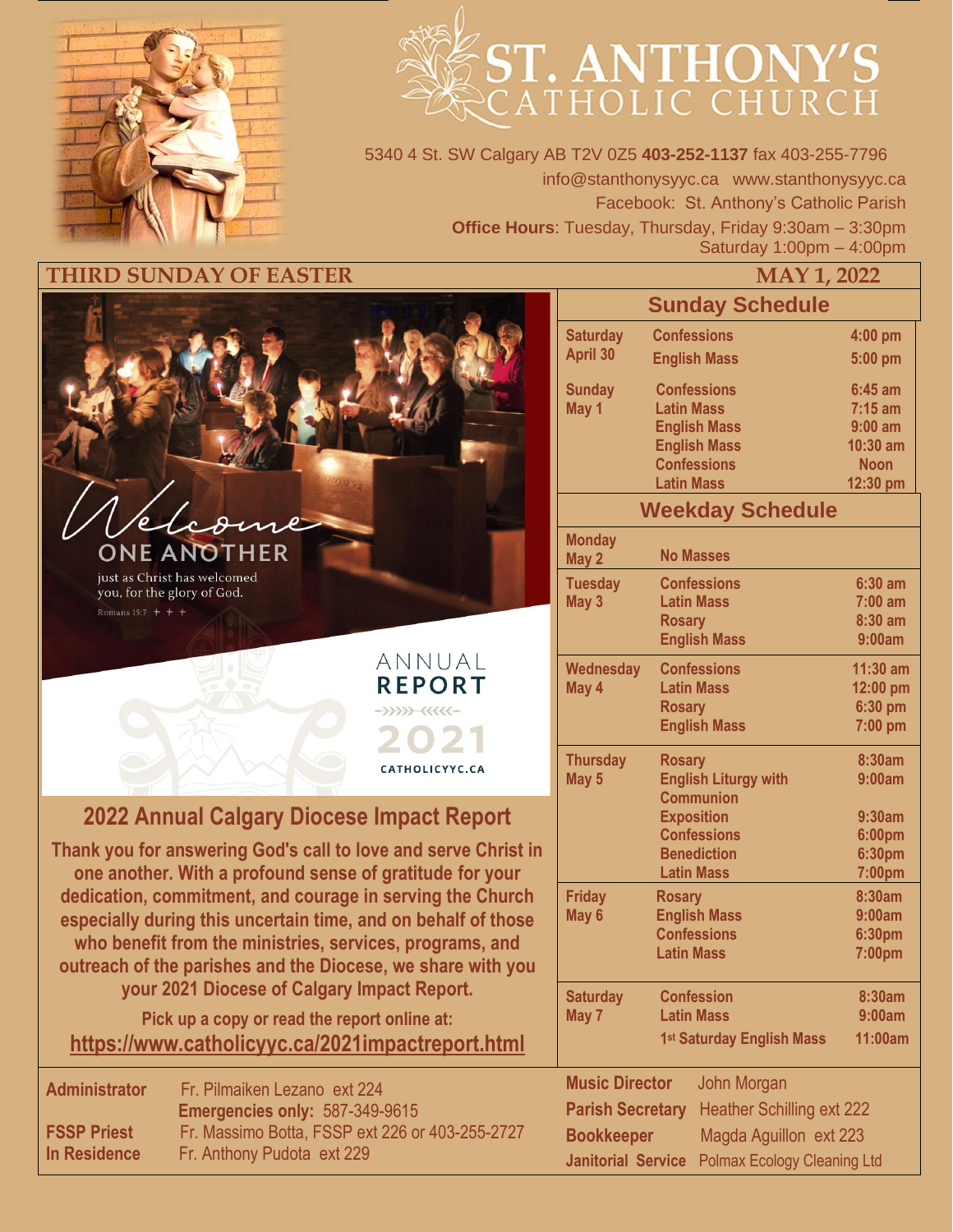# Pastoral Notes

## **Follow me**

This Sunday is significant for St. Anthony's Parish. Yes, all Sundays are significant, however, not on every Sunday do we witness that those who were once reborn to the life of heaven, continue their journey by receiving the Body, Blood, Soul and Divinity of our Lord Jesus Christ for the first time!

As these children, these disciples of Christ, continue their journey, we as a community have the duty to continue praying for them all, and for all who are making an effort to strive in the ways of faith. These children, with the help of their parents, who play a major role in their life of discipleship by their guidance and example of faith, are making a commitment to the Lord, by receiving the life He promised to all those who eat His flesh and drink His blood, "Those who eat my flesh and drink my blood have eternal life, and I will raise them up on the last day" (Jn 6:57). The first communicants are receiving our Lord for the first time, thus paying heed to His compelling words: "Follow me".

This is one more chapter in the life of faith for these children. As it is for the children receiving First Holy Communion, it should be for our entire community. Dare to follow the Lord; be brave to walk on the steps He has walked. His path is not for the fainthearted, nevertheless, He walks with us every step of the way, and He has left us the Food by which we are strengthened throughout the journey.

We must obey God, therefore, let us follow Him, for it is in Him alone that we find life, and life in abundance.

# **Healing Corner**

Lord, I desire to follow you in the way to which You call me. Help me to say "Yes" to you in all things. Jesus, I trust in You. **Amen**.

## **The Kid's Bulletin**

**[https://thekidsbulletin.files.wordpress.com/2022/03/the-kids](https://thekidsbulletin.files.wordpress.com/2022/03/the-kids-bulletin-easter-2.pdf)[bulletin-easter-2.pdf](https://thekidsbulletin.files.wordpress.com/2022/03/the-kids-bulletin-easter-2.pdf)**

**Children's Liturgy of the Word with Miss Heidi (Catholic TV) <https://www.catholictv.org/childrens-liturgy.html>**



## **Our Blessed Mother Mary**

**During the month of May we will resume our Devotion to Our Lady of Perpetual Help on Wednesday evenings beginning with the rosary at 6:30pm.**

**As the month of May is devoted to Our Blessed Mother Mary we will pray the rosary beginning 30 minutes prior to each daily Mass.**



# **[CCCB Daily Readings](http://ec2-34-245-7-114.eu-west-1.compute.amazonaws.com/daily-texts/reading/2022-04-24)**

| First Reading:  | Ac |
|-----------------|----|
| Psalm:          | 30 |
| Second Reading: | Re |
| Gospel:         | Jo |

Acts 5.28-32, 40b-41 Revelation 5.11-14 John 21.1-19

St. Anthony's Updates

**First Eucharist will be celebrated on Sunday May 1 at the 10:30am Mass.** We will be reserving 9 rows at the front of church (both sides) for the families and children making their First Communion. **Please pray that by our community witness, these children may always recognize the presence of the Risen Lord in the Eucharistic breaking of the bread.** 

**Fr. Pilmaiken will be attending the Calgary Diocese Priest's Retreat May 2 to 6**. Fr. Greg Coupal will preside at the Tuesday, Wednesday, and Friday daily Masses. Thursday there will be a Liturgy with Communion. There will not be confessions prior to the weekday English Masses. Please pray for our priests on retreat.

St. Anthony's **Knights of Columbus** and St. Anthony's Parish will be selling **ROSES for Mothers Day** on May 7 & 8 after every mass for \$5 a ROSE. All proceeds go to the **Calgary PRO LIFE Association**. THANK YOU all for your support and may God bless everyone.

We welcome the **Seeds of the Word Sisters** to St. Anthony's on May 7/8. They will be making their Compendium of Lectio Divina available for purchase in support of their mission to spread the Word of God in Calgary and throughout the world.

Our **St. Anthony's SSVP Hamper Ministry** will hand out grocery bags on May 7/8 to request food and monetary donations for our Easter Food Drive on Sunday, May 14/15. The next Hamper Day is May 28.

# **Livestream Sunday 10:30am**

<https://www.youtube.com/c/StAnthonysCatholicChurchCalgaryAB> [Facebook.com/stanthonysyyc](https://www.facebook.com/stanthonysyyc/) or Telus Optik 877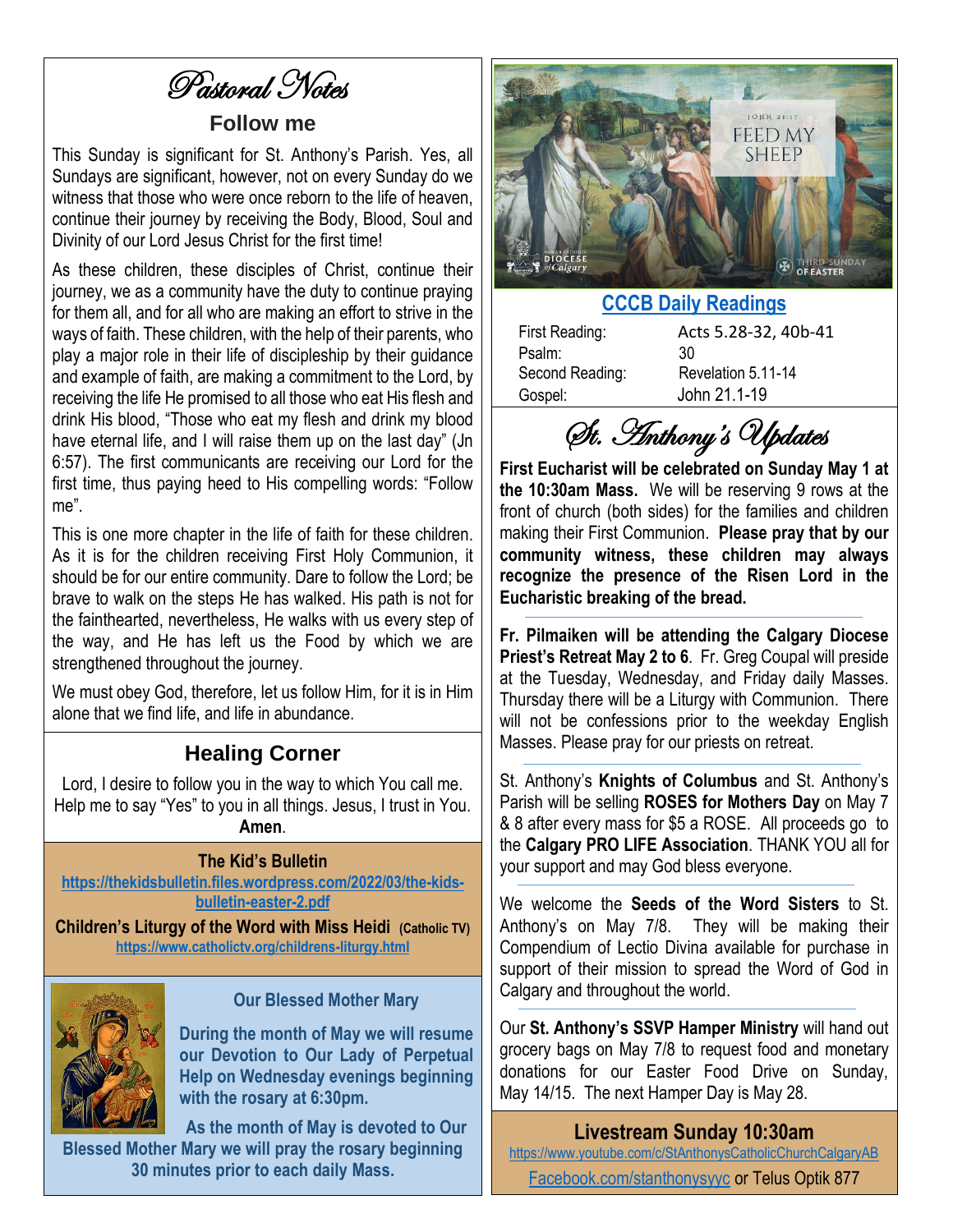# **MASS INTENTIONS**

| Sunday, May 1    |            |                        |
|------------------|------------|------------------------|
| 7:15am Latin     | SI         | Private intention      |
| 9:00am English   | SI         | All Parishioners       |
|                  | SI         | Susan Dennis & Family  |
| 10:30am English  | <b>RIP</b> | Regino D. Dianon       |
| 12:30 pm Latin   | SI         | Joshua Filipetto       |
| Monday, May 2    |            | No Masses              |
| Tuesday, May 3   |            |                        |
| 7:00am Latin     | SI         | Fran Kavanagh          |
| 9:00am English   | SI         | Erin Gerwing           |
| Wednesday, May 4 |            |                        |
| 12:00pm Latin    | RIP.       | Lin Won Lee Ng         |
| 7:00pm English   | SI         | <b>Brian Robbins</b>   |
| Thursday, May 5  |            |                        |
| 9:00am English   |            | No Mass                |
| 7:00pm Latin     | RIP        | Wenda Verreault        |
| Friday, May 6    |            |                        |
| 9:00am English   | SI         | Owen Gerwing           |
| 7:00pm Latin     | SI         | Sr. Maria Rita         |
| Saturday, May 7  |            |                        |
| 9:00am Latin     | RIP.       | <b>Guy Portelance</b>  |
| 11:00am English  | RIP        | Marlito Liducine       |
| 5:00pm English   | SI         | Shannon & Dean Skelton |
|                  | SI         | Amer & Divya Zia       |
|                  |            |                        |

# **LATIN MASS CALENDAR**

**Sunday, May 1 Sunday, May 8 Sunday, May 15**

1<sup>st</sup> CL St. Joseph the Workman, Spouse of the Blessed Virgin Mary 2<sup>nd</sup> CL Third Sunday after Easter 2<sup>nd</sup> CL Fourth Sunday after Easter

# **LET US PRAY FOR THE SICK**

Lorenzo, Dennis and Jerelyn Aldon, Joyce Cashen, Rose Dourado, Morris Drydyk, Lois Goodfellow, Eloise Killam, Helen Krizan, Evelyn Manser, Carter McLachalan, Johnson Mont, Charlene Munn, Fr. John Petravicius, Veronica Wong, and Colleen Yeh

**May the Lord grant them healing, comfort, and peace**.

### **REST IN PEACE Leena D'Souza, Krystyna Ganowicz and Mary Roberge**

**Our heartfelt sympathies to their families.**

May their souls and the souls of all the faithful departed, through the mercy of God, rest in peace.



Thomas believed because he saw Jesus. What will it take for you to respond to God's Call to priesthood, diaconate, or consecrated life? If God is calling you, visit: **[catholicyyc.ca/vocations](http://www.catholicyyc.ca/vocations)**



# **WEEKLY ADORATION**

**Thursday May 5 10 am – 6 pm No Adoremus** 

**If there is anything you need, pray for it. Philippians 4:6** [Red Altar Candle Offering](https://stanthonysyyc.ca/wp-content/uploads/2020/10/RED-ALTAR-CANDLE-OFFERING.pdf)

**Adoration Chapel - Friday & Saturday 8am – 8pm**  Register at**: [adoration@stanthonysyyc.ca](mailto:adoration@stanthonysyyc.ca)**

# Congratulations First Communion May 1, 2022



Lord, I desire to follow you in the way to which You call me. Help me to say "Yes" to you in all things. Jesus, I trust in You. Amen.

**ANTHONY'S**<br>HOLIC CHURCH

**Our parish relies on your regular offertory giving for maintenance and growth and outreach. Thank you for your generosity. E-transfer:** isupport@stanthonysyyc.ca



**Pre-Authorized Withdrawal registration** & **Credit Card donations:** [stanthonysyyc.ca/donation](https://stanthonysyyc.ca/donation/)

**Mail cheques to:** 5340 4 Street SW, Calgary, T2V 0Z5